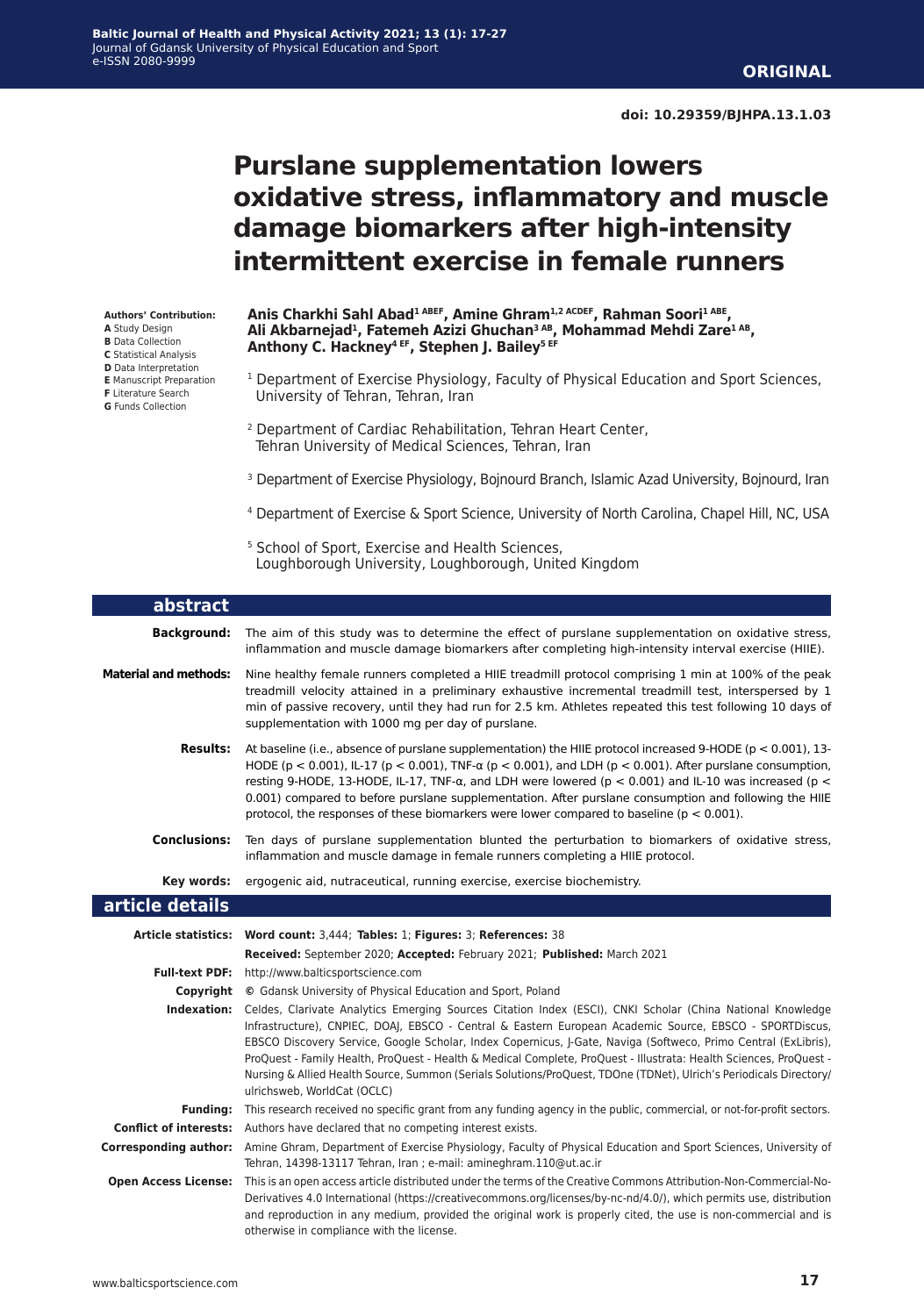## **introduction**

The herb *portulacaoleracea L.* (common name purslane) has been widely used as a potherb in Central Europe, Asia, and the Mediterranean region [1]. The potential nutraceutical properties of purslane have been reported to include a wide spectrum of pharmacological properties such as neuroprotective, antimicrobial, antidiabetic, antioxidant, antiinflammatory, antiulcerogenic, and anticancer activities [2]. The intake of antioxidants could prevent exercise-induced muscle damage [3]. In addition to its potential therapeutic properties, purslane administration has been reported to interact with exercise to modulate oxidative stress responses. Specifically, purslane supplementation has been reported to lower exercise-induced oxidative stress in mice [4] in rat tissues [5], and in women with type II diabetes [6], when combined with endurance exercise training. However, the independent effects of purslane supplementation on acute exercise-induced oxidative stress in healthy female athletes have yet to be determined. One recent study showed that 10 days of purslane supplementation reduced the levels of oxidative stress (9- and 13-hydroxyoctadecadienoic acid [9-HODE, 13-HODE]), pro-inflammatory cytokines (interleukin 17 [IL-17] and tumor necrosis factor [TNF  $\alpha$ ]), and muscle damage (lactate dehydrogenase [LDH]), compared to levels pre-supplementation in male runners [7]. However, studies investigating the effects of exercise on  $13\text{-HODE} + 9\text{-HODE}$  are scarce. It was reported that  $13\text{-HODE} + 9\text{-HODE}$ increased following a 75-km cycling bout in trained male cyclists [8] and following 2.5-km high intensity interval exercise (HIIE) on treadmill [7]. Interleukin 10 (IL-10), an immunosuppressive cytokine [9], increased substantially following endurance exercise longer than 2 h, such as a marathon and triathlon race [10]. IL-17 tended to increase after the race in male triathletes [11] and after 2.5 km of HIIE bout [7]. TNF-α did not change significantly after a race in male triathletes [10] and increased after 2.5 km of HIIE bout [7]. Thus, the response of these markers is variable dependent upon the type of exercise performed.

Interval exercise can be performed in different modalities and intensities such as perceived effort, heart rate, mechanical loading and intensity associated to  $VO<sub>2</sub>$ max [12] and is being increasingly utilized by athletes as it may facilitate greater improvements in endurance performance compared to low-intensity continuous exercise [13]. That said, HIIE is also a potent pro-oxidant [14, 15] and inflammatory stimulus [14, 16] that provokes muscle damage [17]. The development of oxidative stress and inflammation during exercise has been implicated in the process of exercise-induced fatigue [18] and muscle damage, both of which can retard post-exercise recovery. Therefore, there is a growing interest in interventions that can mitigate exercise-induced oxidative stress, inflammation and muscle damage.

There is little information regarding the purslane supplementation on oxidative stress, inflammatory cytokines, and muscle damage after an acute bout of aerobic exercise in athletes. Therefore, the purpose of this study was to investigate the effects of an acute bout of HIIE on oxidative stress, inflammatory and muscle damage biomarkers in aerobic trained-women and whether 10-day supplementation with purslane could negate any observed differences. We hypothesized that acute HIIE results in post-exercise elevation in oxidative stress, inflammatory and muscle damage biomarkers and that the response would be lower after short-term purslane supplementation possibly because of antioxidant and anti-inflammatory activity of purslane supplementation.

## **material and methods**

#### **Subjects**

Nine national standard female middle-distance runners (age,  $23 \pm 4y$ rs; body mass, 52  $\pm$  3kg; height, 1.65  $\pm$  0.06m; and BMI, 19  $\pm$ 1kg/m<sup>2</sup>; and peak velocity in an incremental treadmill test,  $16.2 \pm 1.0$ km/h) with normal menstrual cycles volunteered to participate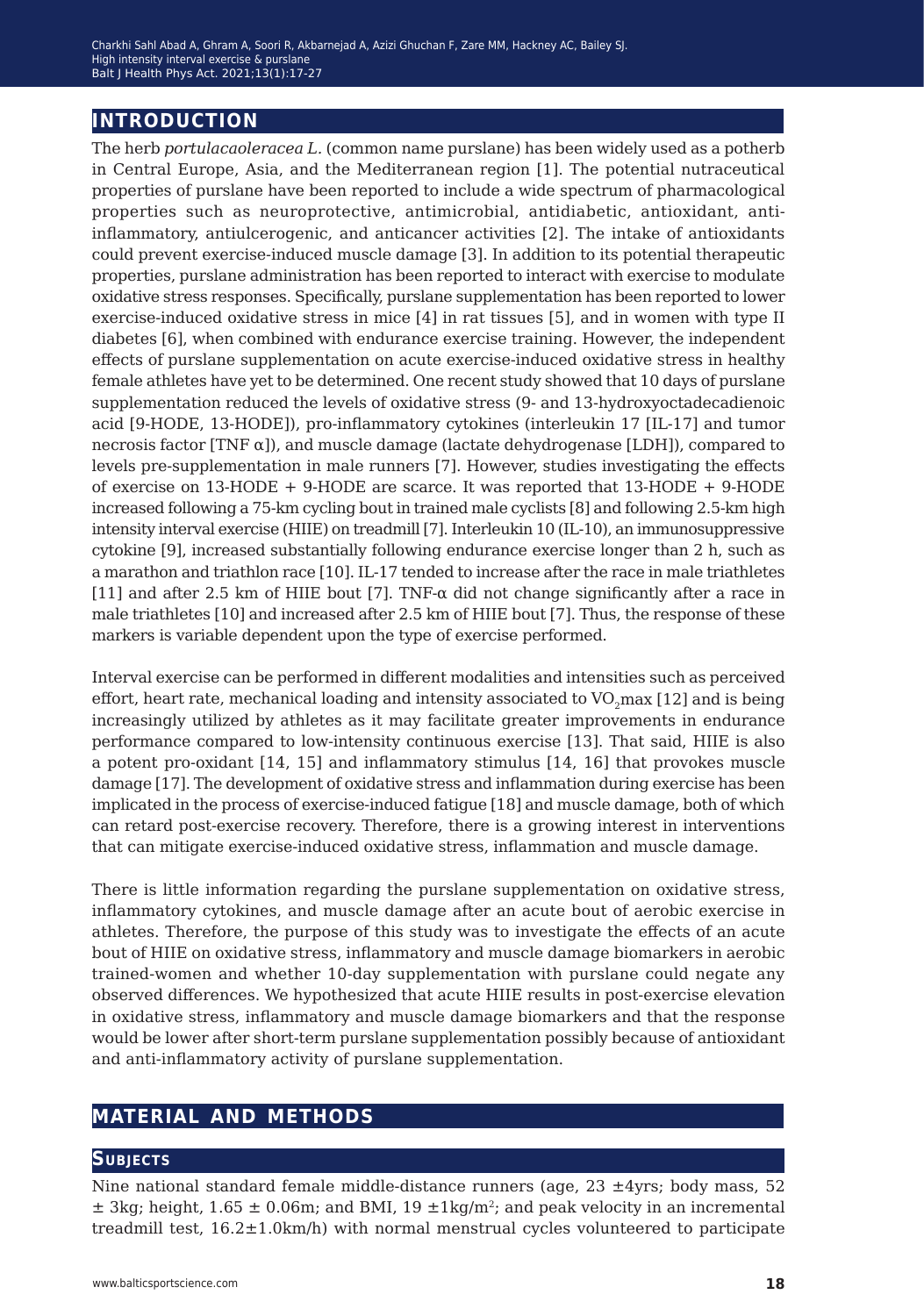in this study. All athletes had been competing in middle distance road races (1500 and 3000 m) for at least 10 years and had competed in national competitions. They were completing a similar weekly training volume (10–14 hours) and had experience in high intensity interval training. All athletes were non-smokers, physically healthy, and had no history of health disorders. In addition, they were not taking any medications or vitamin, mineral or herbal supplements.

The study was approved by the Research Ethics Committee of the Sport Sciences Research Institute and performed in accordance with the ethical standards of the Declaration of Helsinki (IR.SSRI.REC.1397.358). The athletes were informed of the study procedure and the risks involved with the measurement. A written consent form was obtained from each athlete.

#### **Experimental design**

The present study was conducted over 17 days and required athletes to complete three experimental sessions during this period. After meeting the inclusion criteria, female runners performed a familiarization session at their first visit to our laboratory to ensure all they were accustomed to all of the experimental procedures. This visit also included the completion of a medical history questionnaire and the assessment of anthropometry. On this familiarization visit to the laboratory, peak velocity in an incremental treadmill test was also determined through the completion of an exhaustive incremental treadmill running test. After 72 h of rest, a venous blood sample was obtained before and after the HIIE test on the second visit to the laboratory. Subsequently, the athletes were required to ingest 1000 mg/day of purslane for a total of 10 days, with purslane consumed twice daily (500 mg after lunch and dinner) [7]. During these 10 days, athletes were instructed to discontinue any vitamin or antioxidant dietary supplement and were invited to follow the same dietary plan before testing sessions and during their training schedule. The day following the completion of the purslane supplementation, athletes returned to the laboratory and underwent the same assessments as described on the second laboratory visit.

#### **Purslane preparation**

The purslane supplement was prepared as previously described [5–7] with voucher specimen no.15-04979. Briefly, purslane seeds were purchased from a store in Tehran (Iran) and washed thoroughly with water and air dried at room temperature for 7 days. The dry seeds were powdered and dissolved in distilled water.

#### **Anthropometric measurements**

Height was measured to the nearest 0.1 cm while athletes were barefoot using a stadiometer (SECA 274, Hamburg, Germany). Body mass was measured to the nearest 0.2kg, with the athletes wearing light clothes and no shoes (SECA 707, Hamburg, Germany). BMI (kg/ m2) was defined as body mass (kg) divided by the square of height (m2).

#### **Maximal endurance running test**

The athletes completed an incremental running test on a motorized treadmill (HP Cosmos Venus, Traunstein, Germany) that was continued until volitional exhaustion, as described previously [19, 20]. After completing an initial warm-up at5 km/h for 3min, the initial speed was set at 8 km/h and was increased by 1 km/h after each 2min stage until the athlete could no longer continue [19]. When the subject was not able to finish a 2min stage, the peak speed was calculated by considering the percentage time completed in the final stage, as described previously [7, 19]:

Peak treadmill velocity = speed of last stage complete  $+$  [(time (s) performed in the last stage/120)  $\times$  1]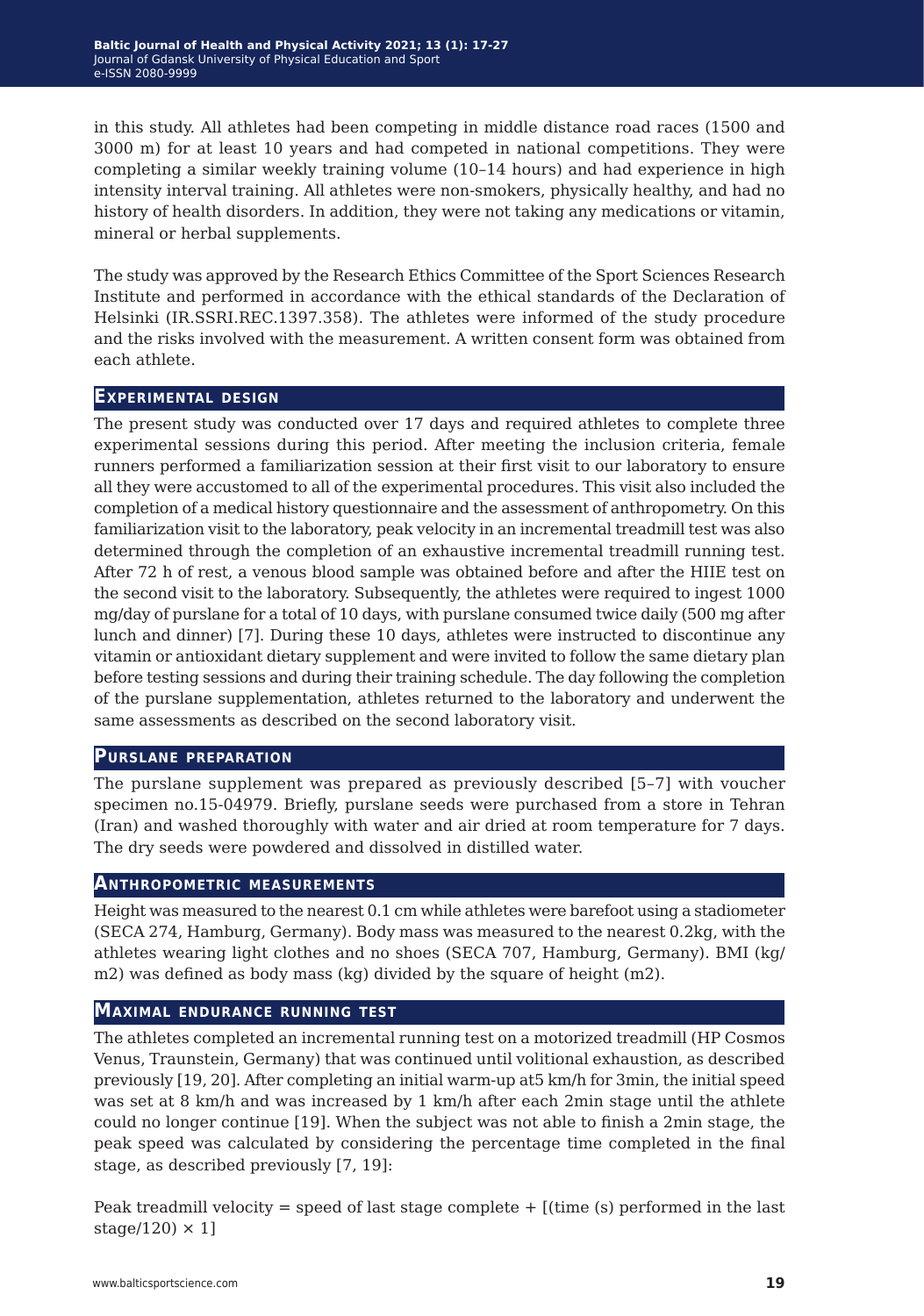Heart rate was monitored continuously throughout the tests with a heart rate monitor (Polar Electro FT7, Kempele, Finland). Athletes were verbally encouraged to run until exhaustion.

#### **High-intensity intermittent exercise**

The HIIE protocol administered in the current study has been described previously [19, 21]. Briefly, the athletes performed a warm-up prior to completing the HIIE which consisted of running at 50% of peak treadmill velocity for 5 min, at 1% inclination. Thereafter, the HIIE protocol was commenced which required subjects to complete 1 min bouts of constant velocity treadmill running at 100% peak treadmill velocity, interspersed by 1 min of passive recovery. This protocol was continued until subjects had completed 2.5 km [21].

#### **Blood sampling and analyses**

Venous blood samples were collected by a trained nurse after an overnight fast at rest and immediately after the HIIE protocol. The blood samples (10 ml) were immediately allocated into two 5 mL vacutainer tubes containing EDTA for plasma separation and one 5 mL sterile vacutainer tube for serum separation. The tubes were centrifuged at 3500 rpm for 15 min at 4°C, and plasma and serum samples were stored at -20°C until analysis. Oxidative stress markers including 9-HODE and 13-HODE were analyzed in the serum using enzyme-linked immunosorbent assay (ELISA) kits (ZellBio Gmbh, Germany and abcam, UK; respectively). Inflammatory markers including  $TNF-\alpha$ , IL-10, and IL-17 were analyzed by using ELISA kits (Diaclone, France). Lactate was analyzed in the serum using ELISA kit (LDH kit, Pars Azmoon, Iran).

#### **Statistical analysis**

All statistical analyses and calculations were conducted using SPSS (version 21.0, Chicago, IL, USA). The Shapiro-Wilk test was conducted to verify the normality of distribution. Reliability of the dependent variables was determined by comparing physiological measurements at pre-HIIE (before purslane consumption vs. after purslane consumption) and post-HIIE (before purslane consumption vs. after purslane consumption) and was calculated using intra-class correlations (ICCs). The ICC was calculated for degree of absolute agreement and used a 2-way random-effects model. The ICC values 0.40 or less were considered poor, 0.40 to 0.59 was fair, 0.60 to 0.74 was good, 0.75 to 1.0 was excellent [22].

Two-way repeated-measures analysis of variance (ANOVA) was used to examine differences in blood measures according to trial condition (before purslane consumption vs. after purslane consumption) and time (pre-HIIE vs. post-HIIE) and interactions between these independent variables. The Tukey post hoc test was used when significant differences were revealed by the ANOVA. The magnitude of effect was described by the mean change and 95% confidence interval (CI) of the change. Furthermore, the magnitude of the difference for each pairwise comparison was quantified using Cohen's d effect size (ES) and classified as trivial (0.0–0.2), small (0.2–0.6), moderate (0.6–1.2), large (1.2–2.0), or very large (>2.0). Effect sizes were calculated using eta squared  $(\eta^2)$ . Statistical significance was set at  $p < 0.05$  and data are presented as a mean  $\pm$  standard deviation (SD).

## **results**

The subjects tolerated purslane dosage well, as no side effects from the supplementation procedures were reported.

#### **Reliability of dependent measures**

Reliability statistics are displayed in Table 1. The ICC values were "poor" for all dependent measures.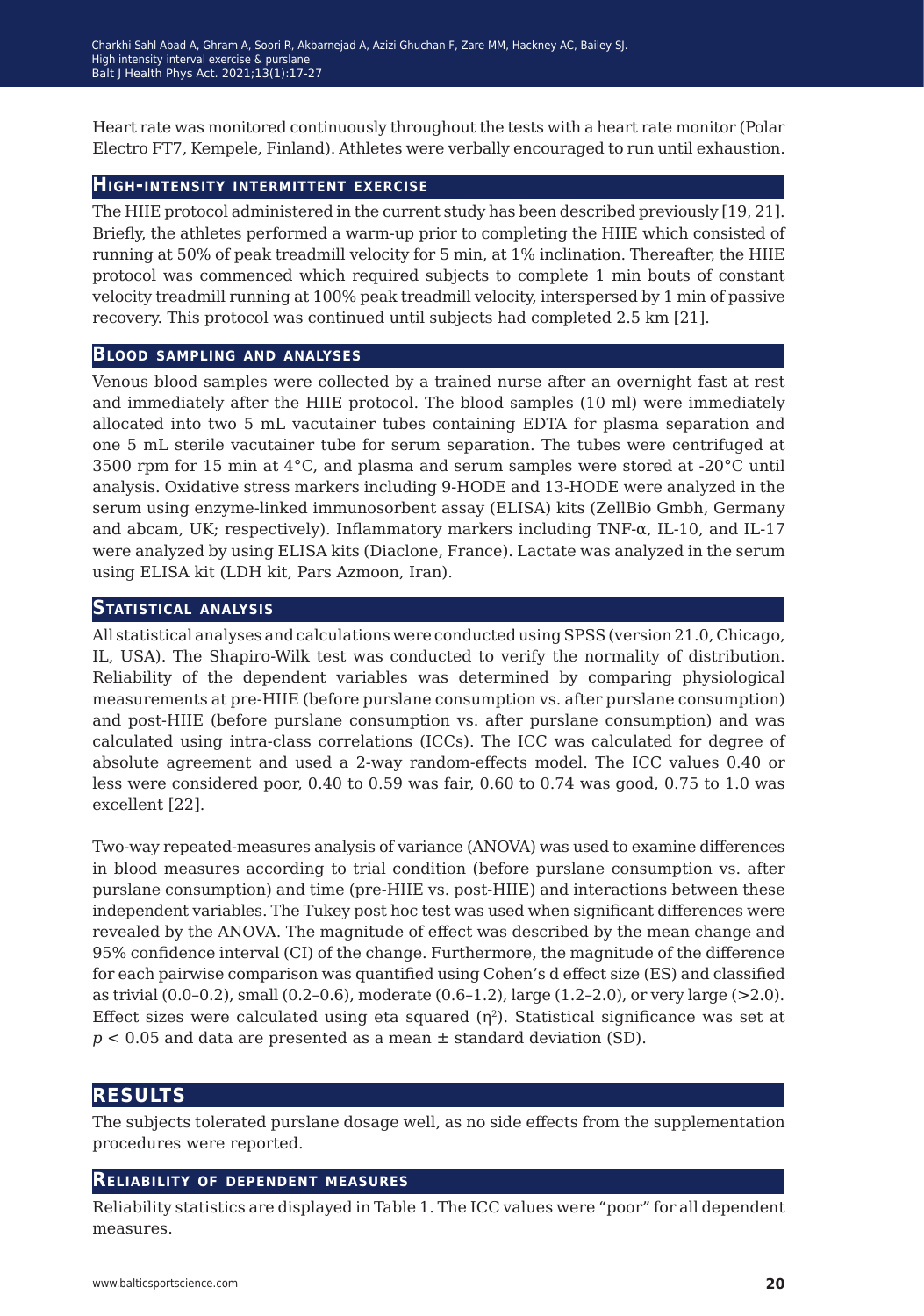|  |  |  |  | Table 1. Reliability of physiological parameters |
|--|--|--|--|--------------------------------------------------|
|--|--|--|--|--------------------------------------------------|

| Pre-HIIE                           | Post-HIIE                          |  |
|------------------------------------|------------------------------------|--|
| Before purslane vs. After purslane | Before purslane vs. After purslane |  |
| 0.12                               | 0.12                               |  |
| 0.16                               | 0.16                               |  |
| 0.31                               | 0.31                               |  |
| 0.04                               | 0.04                               |  |
| $-0.09$                            | $-0.09$                            |  |
| $-0.09$                            | $-0.09$                            |  |
|                                    |                                    |  |

Abbreviations: ICC, intra-class correlation; 9-HODE, 9- and 13-hydroxyoctadecadienoic acid; 13-HODE, 13-hydroxyoctadecadienoic acid; IL-17, interleukin-17; IL-10, interleukin-10; TNF-α, tumor necrosis factor alpha; LDH, lactate dehydrogenase.

#### **OXIDATIVE STRESS**

A main significant effect of condition for 9-HODE (F = 1025.97,  $p < 0.001$ ,  $\eta^2 = 0.99$ ) "moderate") and 13-HODE (F = 779.61,  $p < 0.001$ ,  $p<sup>2</sup> = 0.98$  "moderate") was found. In addition, a main significant effect of time for 9-HODE (F = 151.47,  $p < 0.001$ ,  $\eta^2$  = 0.94 "moderate") and 13-HODE (F = 65.36, p < 0.001,  $\eta^2$  = 0.89 "moderate") was found. A significant condition  $\times$  time interaction was found for 9-HODE (F = 20.08,  $p = 0.002$ )  $\eta^2 = 0.71$  "moderate") and 13-HODE (F = 44,462, p < 0.001,  $\eta^2 = 0.84$  "moderate").

9-HODE (Figure 1a) and 13-HODE (Figure 1b) were significantly higher post-HIIE compared with pre-HIIE before (9-HODE: mean change (95%CI): 18.99 (14.24 to 23.73), *p* < 0.001; 13-HODE: mean change (95%CI): 9.81 (7.47 to 12.13), *p* < 0.001) and after purslane consumption (9-HODE: mean change (95%CI): 6.56 (2.47 to 10.64), *p* = 0.004; 13-HODE: mean change (95%CI): 3.7 (2.5 to 4.89), *p* < 0.001).





\*\*, \*\*\* significantly different at  $p < 0.01$ ;  $p < 0.001$ , respectively. Data are presented as means ± SD.

9-HODE (Figure 1a) and 13-HODE (Figure 1b) were significantly lower after purslane consumption compared with before purslane consumption in pre-HIIE (9-HODE: mean change (95%CI): -21.15 (-24.91 to -17.38), *p* < 0.001; 13-HODE: mean change (95%CI): -9.98 (11.28 to -8.67), *p* < 0.001) and post-HIIE (9-HODE: mean change (95%CI): -33.58 (-38.58 to -28.57), *p* < 0.001; 13-HODE: mean change (95%CI):- 16.08 (-18.36 to -13.81), *p* < 0.001).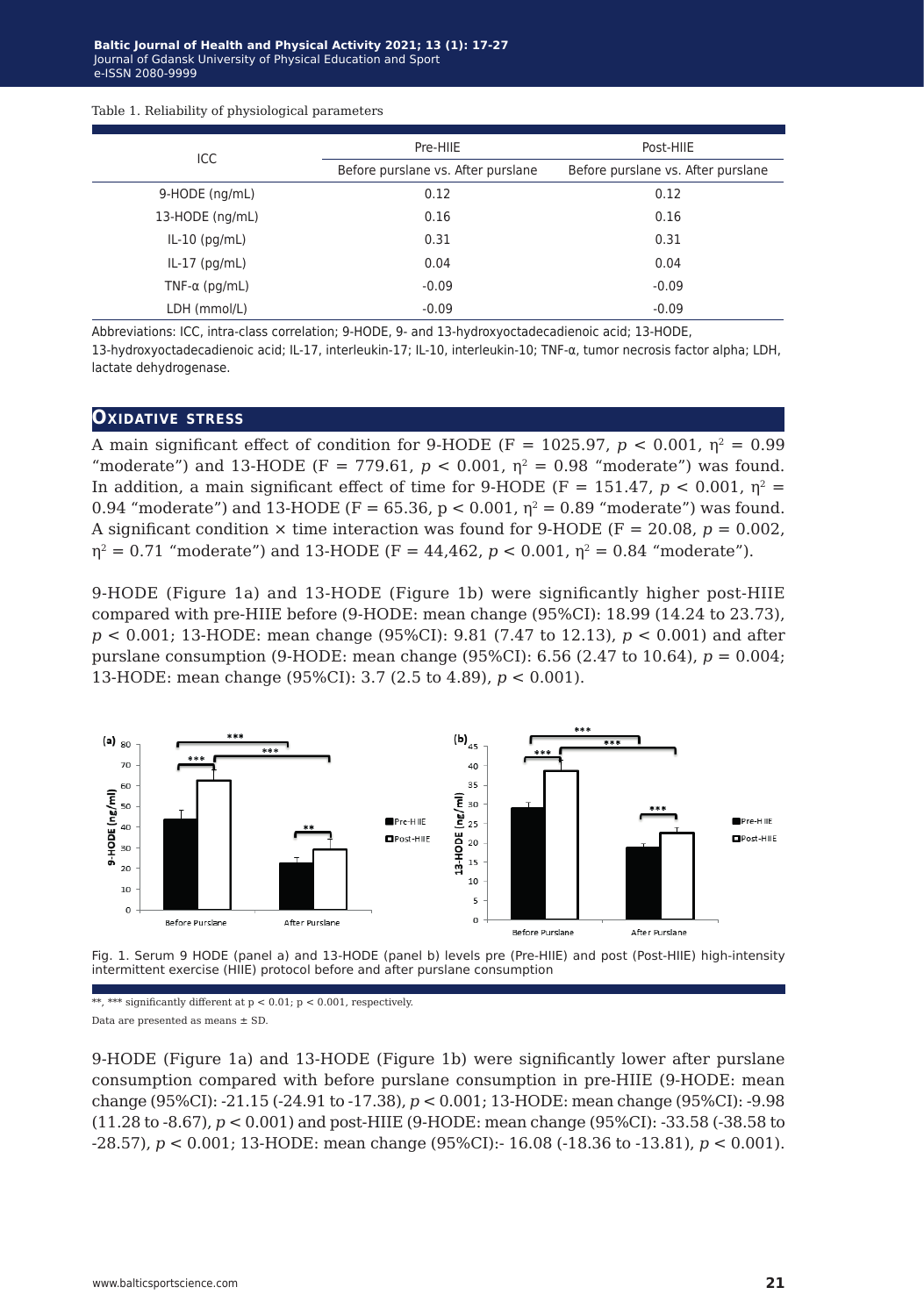### **Cytokines**

A main significant effect of condition for IL-10 (F = 1160.41,  $p < 0.001$ ,  $n^2 = 0.99$ ) "moderate"), IL-17 (F = 1769.9,  $p < 0.001$ ,  $n^2 = 0.99$  "moderate"), and TNF- $\alpha$  (F = 1154.16,  $p < 0.001$ ,  $p<sup>2</sup> = 0.99$  "moderate") was found. In addition, a main significant effect of time for IL-10 (F = 26,970,  $p < 0.001$ ,  $\eta^2 = 0.77$  "moderate"), IL-17 (F = 125.59,  $p < 0.001$ ,  $η<sup>2</sup> = 0.94$  "moderate"), and TNF- $α$  (F = 165.90,  $p < 0.001$ ,  $η<sup>2</sup> = 0.95$  "moderate") was found. A significant condition  $\times$  time interaction was found for IL-10 (F = 29.84,  $p < 0.001$ ,  $η<sup>2</sup> = 0.78$  "moderate"), IL-17 (F = 20.65, p < 0.001,  $η<sup>2</sup> = 0.79$  "moderate"), and TNF-α  $(F = 91.96, p < 0.001, \eta^2 = 0.91$  "moderate").



Fig. 2. Serum IL-10 (panel a), IL-17 (panel b), and TNF-α (panel c) levels pre (pre-HIIE) and post (post-HIIE) high- -intensity intermittent exercise protocol (HIIE) before and after purslane consumption

\*\*\* significantly different at  $p < 0.001$ 

Data are presented as means ± SD.

IL-10 (Figure 2a) was not significantly higher post-HIIE compared with pre-HIIE before purslane consumption (mean change  $(95\%CI)$ : 1.29 (-5.54 to 8.13),  $p = 0.69$ ). However, IL-10 was significantly lower post-HIIE compared with pre-HIIE after purslane consumption (Il-10: mean change (95%CI): -23.78 (-30.61 to -16.95), *p* < 0.001).

IL-17 (Figure 2b) and TNF- $\alpha$  (Figure 2c) were significantly higher post-HIIE compared with pre-HIIE before (Il-17: mean change (95%CI): 15.94 (12.33 to 19.54), *p* < 0.001; TNF-α = mean change (95%CI): 39.94 (34.70 to 45.17), *p* < 0.001) and after purslane consumption (Il-17: mean change (95%CI): 14.2 (10.58 to 17.81), *p* < 0.001); TNF-α: mean change (95%CI): 11.87 (6.79 to 16.94), *p* < 0.001).

IL-10 (Figure 2a) was significantly higher after purslane consumption compared with before consumption in pre-HIIE (mean change (95%CI): 76.91 (70.27 to 83.54), *p* < 0.001) and post-HIIE (mean change (95%CI): 51.82 (44.79 to 58.85), *p* < 0.001).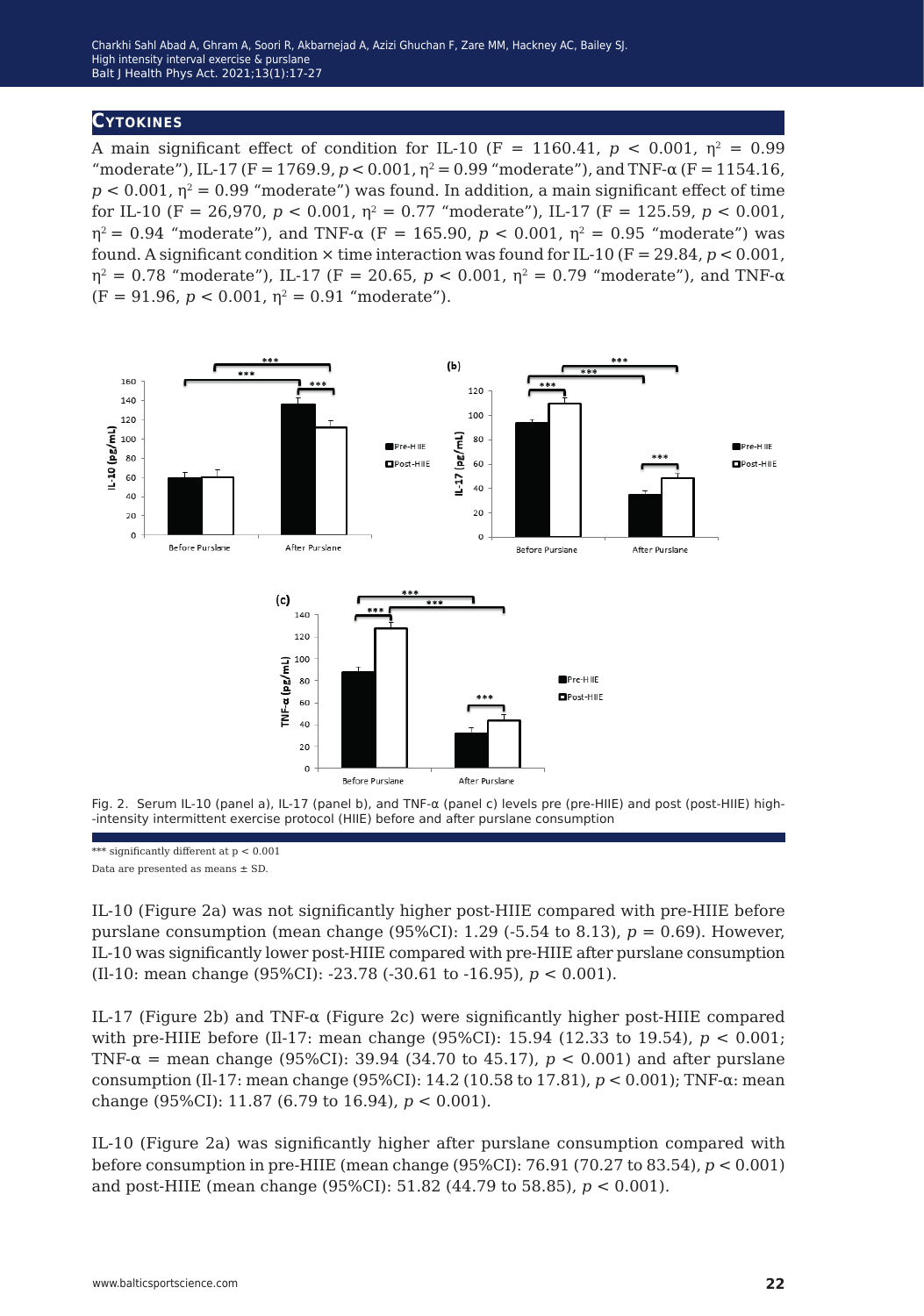IL-17 (Figure 2b) and TNF- $\alpha$  (Figure 2c) were significantly lower after purslane consumption compared with before consumption in pre-HIIE (IL-17: mean change (95%CI): 59.65 ( $-62.84$  to  $-56.45$ ),  $p < 0.001$ ; TNF- $\alpha$ : mean change (95%CI):  $-55.44$  ( $-60.63$  to  $-50.24$ ), *p* < 0.001) and post-HIIE (IL-17: mean change (95%CI): -61.39 (-65.37 to -57.41), *p* < 0.001); TNF-α: mean change (95%CI): -83.51 (-88.62 to -78.39), *p* < 0.001).

#### **Muscle damage**

A main significant effect of condition (F = 1951.7,  $p < 0.001$ ,  $n^2 = 0.99$  "moderate") and time (F = 2189.67,  $p < 0.001$ ,  $p^2 = 0.99$  "moderate") was found. A significant condition  $\times$  time interaction was found for LDH concentration (F = 12.84,  $p = 0.007$ ,  $p^2 = 0.61$ ) "moderate").

LDH (Figure 3) was significantly higher post-HIIE compared with pre-HIIE before (mean change (95%CI): 111.44 (98.65 to 124.23),  $p < 0.001$ ) and after purslane consumption (mean change (95%CI): 145.77 (131.62 to 159.92), *p* < 0.001).

LDH (Figure 3) was significantly lower after purslane consumption compared with before purslane consumption in pre-HIIE (mean change (95%CI): -239.11 (-253.83 to -224.38), *p* < 0.001) and post-HIIE (mean change (95%CI): -204.77 (-216.77 to -192.78), *p* < 0.001).



Fig. 3. Serum LDH concentration pre (pre-HIIE) and post (post-HIIE) high-intensity intermittent exercise (HIIE) protocol before and after purslane consumption

\*\*\* significantly different at  $p < 0.001$ Data are presented as means ± SD.

## **discussion**

The HIIE protocol evoked an increase in oxidative stress, inflammatory and muscle damage biomarkers consistent with previous observations. That said, 10 days of supplementation with purslane lowered oxidative stress (9-HODE and 13-HODE), pro-inflammatory (IL-17, and TNF- $\alpha$ ) and muscle damage (LDH) biomarkers before and after the HIIE protocol compared to the baseline condition without purslane supplementation. These novel observations suggest that short term supplementation with purslane can modulate oxidative stress, inflammatory, and muscle damage responses to HIIE in well-trained female runners, which might have implications for improving performance during, and expediting recovery following HIIE.

Cytokines transmit inflammatory/anti-inflammatory signals between cells and are fundamental and pleiotropic mediators of inflammation. Accordingly, cytokines are involved in regulating the pro-inflammatory response evoked by exercise-induced muscle damage [23].The production of pro- and anti-inflammatory cytokines is related the intensity and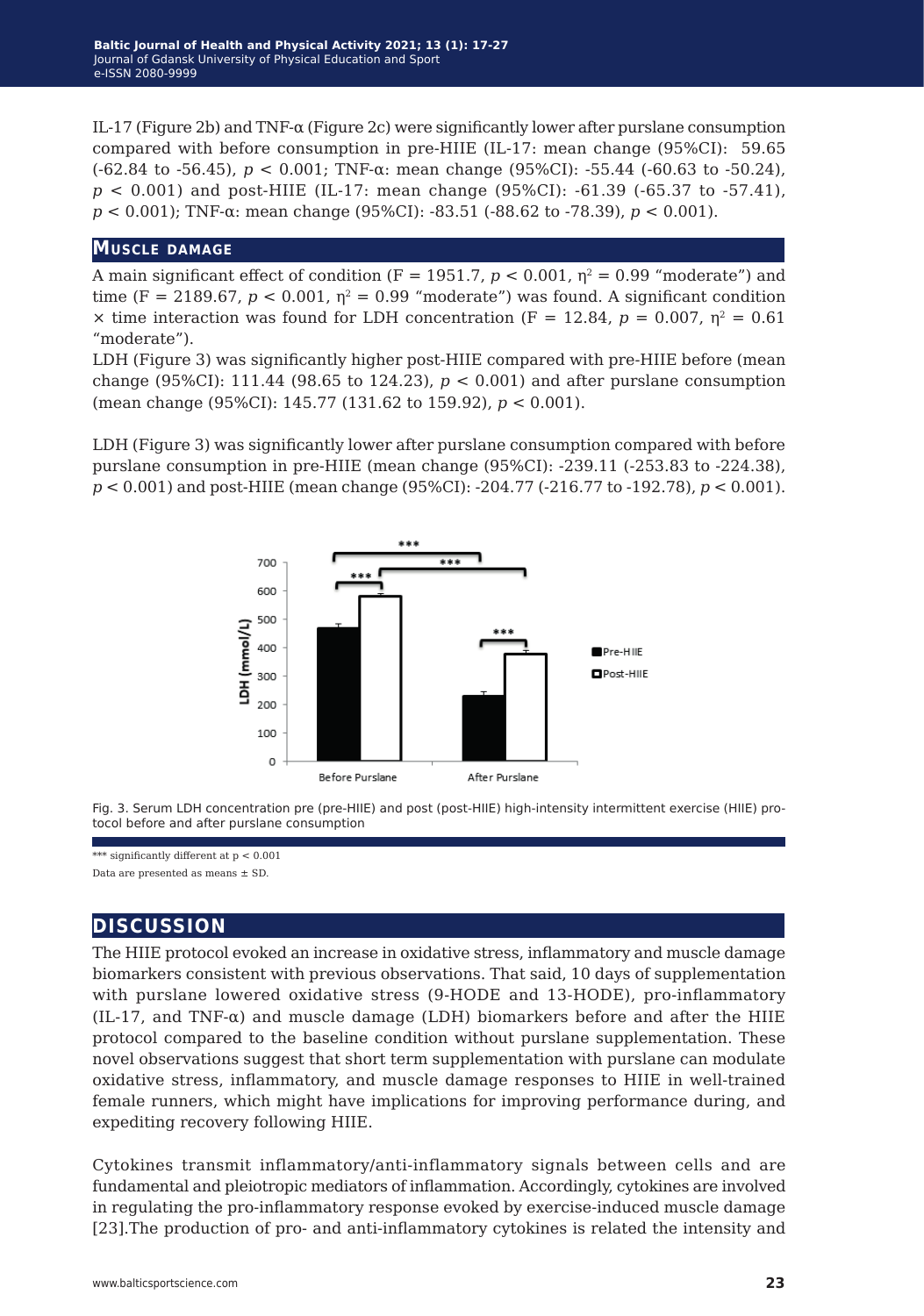duration of exercise [24]. In the present study, HIIE increased the serum content of the pro-inflammatory cytokines (IL-17 and TNF- $\alpha$ ) and lowered the serum content of the antiinflammatory cytokine (IL-10). These findings are in line with previous studies. TNF- $\alpha$ increased after 5 km steady state exercise [19] and acute session of HIIT in recreationally active males [16]. Contradictory to our findings, TNF- $\alpha$  did not change after 24 minutes moderate-intensity continuous exercise and HIIE in healthy older adults [25] and 5 km HIIE in physically active male subjects [19]. IL-10 increased after 1.25 km HIIE, 2.5 km HIIE [21], and 5 km HIIE in physically active male subjects [19], 30 min in both HIIE  $(10 \times 1$ -min at 90% VO<sub>2</sub>max) and high intensity steady-state cycling (80% VO2max, 20 min) in untrained males [14], acute session of high intensity interval training (HIIT) in recreationally active males [16], four bouts lower body Wingate tests in male judo athletes [26], and 24 minutes moderate-intensity continuous exercise (40% of peak power output [PPO]) and HIIE ( $12 \times 1$  min intervals at 70% PPO separated by 1 min periods at 10% PPO) in healthy older adults [25].

The complex relationship between oxidative stress and exercise is also influenced by the mode, intensity, and duration of exercise [27]. The increase of IL-17 and  $TNF-\alpha$  levels can be explained by the increased glycogenolysis and lipolysis, for maintenance of the muscle contraction during exercise [26]. Future studies are needed for a better understanding of the mechanisms involved in HIIE.

In addition to modulating cytokines, the HIIE protocol increased the serum content of 9-HODE and 13-HODE in trained female runners in the present study. Moreover, elevated levels of plasma 9-HODE and 13-HODE can be reduced through the adoption of healthy diets or weight loss, and they have emerged as important indicators of oxidative stress [28]. These observations suggest that the HIIE may have induced systemic oxidative stress, which occurs when the production of oxidants outweighs the antioxidant capacity of an organism. Oxidative stress may progress to oxidative damage of cellular proteins (contractile, structural, and enzymatic), lipids, DNA, and other molecules that might conflate to impair skeletal muscle function [29]. However, more studies are necessary to better understand the involved mechanisms.

Serum LDH concentration was increased, suggestive of an increase in muscle damage, following the HIIE protocol completed in the current study. This finding is in accordance with previous studies. The lactate levels increased immediately after 5 km HIIE [19], four bouts of lower body HIIE Wingate test in male judo athletes [26], and sprint interval exercise in elite handball players [30, 31]. The severity of muscle damage appears to depend on multiple factors, such as the type of muscle contractions and the exercise intensity [32], with shorter duration higher intensity intervals causing greater muscle damage compared to longer duration lower intensity intervals [33], as well as the menstrual cycle [34]. Therefore, the HIIE protocol imposed in the current study was successful at increasing some pro-inflammatory, oxidative stress and muscle damage biomarkers. Future studies are needed to better understand the interplay between inflammatory, oxidative and muscle damage responses. Purslane supplementation reduced 9-HODE, 13-HODE, IL-17, TNF-α and LDH and increased IL-10 before and after the HIIE protocol administered in the current study in female runners. Purslane supplementation has previously been reported to lower exercise-induced oxidative stress in mice completing a forced swimming test [4], in rat tissues [5], and in women with type II diabetes [6], when combined with endurance exercise training, and in male athletes runners after a HIIE bout [7]. However, our current novel observations suggest that purslane supplementation has the potential to blunt the degree of oxidative stress, inflammation and muscle damage incurred by an acute HIIE session. Purslane supplementation can also increase antioxidant status, and lower oxidative stress and inflammatory biomarkers as found in diabetic rats [35] and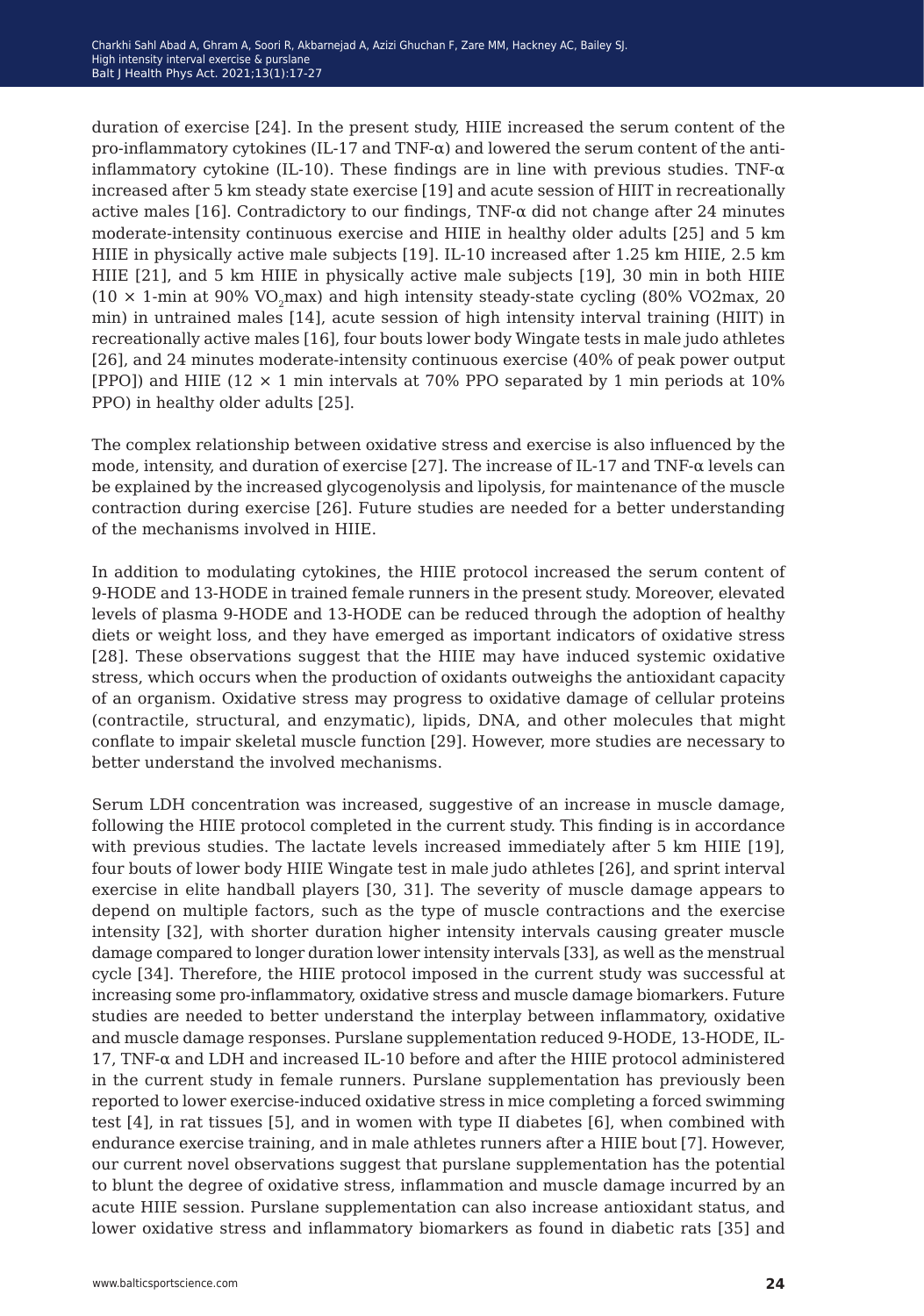adult male Wister albino rats [36]. However, while purslane supplementation has been suggested to be an effective and safe alternative therapy for type-2 diabetic humans [37], consumption of purslane seeds for 5 weeks did not improve oxidative stress biomarkers in type 2 diabetes patients [38]. Therefore, further research is required to assess the ergogenic and therapeutic potential of purslane supplementation. In addition, these findings should be confirmed in other athletic populations.

Our study has some limitations that must be acknowledged. Since we did not fully control the athlete's diet, athletes may have consumed different foods or nutrients between the laboratory testing sessions that could have impacted the biomarkers assessed in the current study. Moreover, since we only assessed a limited number of biomarkers in the present study, further research is needed to verify these findings using a more comprehensive battery of oxidative stress, inflammatory and muscle damage biomarkers. A 1000 mg/day of purslane seeds was administered in the current study but, since the optimal dose and duration of purslane supplementation has yet to be resolved, we cannot exclude the possibility that the effects of purslane supplementation could have been greater with a higher dose or longer duration of purslane supplementation. Finally, it is unclear whether the effects observed in the current study would have been the same after different types of exercise (different intensities and durations) or whether purslane supplementation can influence exercise performance, post-exercise recovery and the adaptations to chronic exercise training.

# **conclusion**

In summary, an acute bout of HIIE provoked increases in the systemic oxidative stress, pro-inflammatory and muscle damage markers in trained female runners. Short-term supplementation with purslane was shown to attenuate the increases in oxidative stress, pro-inflammatory cytokines and muscle damage biomarkers, and to elevate the antiinflammatory cytokine, IL-10 following the HIIE session compared to baseline. Our observations suggest that purslane supplementation can modulate oxidative stress, inflammation and muscle damage biomarkers in trained female runners, which might have implications for HIIE exercise performance and post-exercise recovery.

# **acknowledgements**

The authors thank the athletes and their coaches for their contribution to this project.

## **references**

- [1] Uddin MK, Juraimi AS, Hossain MS, Nahar MAU, Ali ME, Rahman MM. Purslane weed (Portulaca oleracea): A prospective plant source of nutrition, omega-3 fatty acid, and antioxidant attributes. Sci World J. 2014;2014:951019. <https://doi.org/10.1155/2014/951019>
- [2] Zhou Y-X, Xin H-L, Rahman K, Wang S-J, Peng C, Zhang H. Portulaca oleracea L.: A review of phytochemistry and pharmacological effects. BioMed Res Int. 2015;2015:925631.<https://doi.org/10.1155/2015/925631>
- [3] Martinez-Ferran M, Sanchis-Gomar F, Lavie CJ, Lippi G, Pareja-Galeano H. Do Antioxidant vitamins prevent exercise-induced muscle damage? A systematic review. Antioxidants (Basel, Switzerland). 2020;9(5):372. [https://](https://doi.org/10.3390/antiox9050372 ) [doi.org/10.3390/antiox9050372](https://doi.org/10.3390/antiox9050372 )
- [4] Xiang C, Zhang L, Xiaowei Z, Xiaojuan L. Polysaccharides from Portulaca oleracea L Improve Exercise Endurance and Decrease Oxidative Stress in Forced Swimming Mice. Tropical Journal of Pharmaceutical Research. 2014 13(2):229. <https://doi.org/10.4314/tjpr.v13i2.10>
- [5] Soori R, Shahedi V, Akbarnejad A, Choobineh S. Biochemical changes in oxidative stress markers following endurance training and consumption of purslane seed in rats with hydrogen peroxide-induced toxicity. J Sport Sci Health. 2019;15:133. <https://doi.org/10.1007/s11332-018-0501-y>
- [6] Dehghan F, Soori R, Gholami K, et al. Purslane (Portulaca oleracea) seed consumption and aerobic training improves biomarkers associated with atherosclerosis in women with type 2 diabetes (T2D). Sci Rep. 2016;6:37819. [https://](https://doi.org/10.1038/srep37819 ) [doi.org/10.1038/srep37819](https://doi.org/10.1038/srep37819 )
- [7] Zare MM, Ghram A, Akbarnejad A, et al. Effect of purslane seed supplementation on inflammatory cytokines, oxidative stress and muscle damage in response to high-intensity intermittent exercise in national athlete runners. Sport Sci Health. 2019;16:47-54. <https://doi.org/10.1038/srep37819>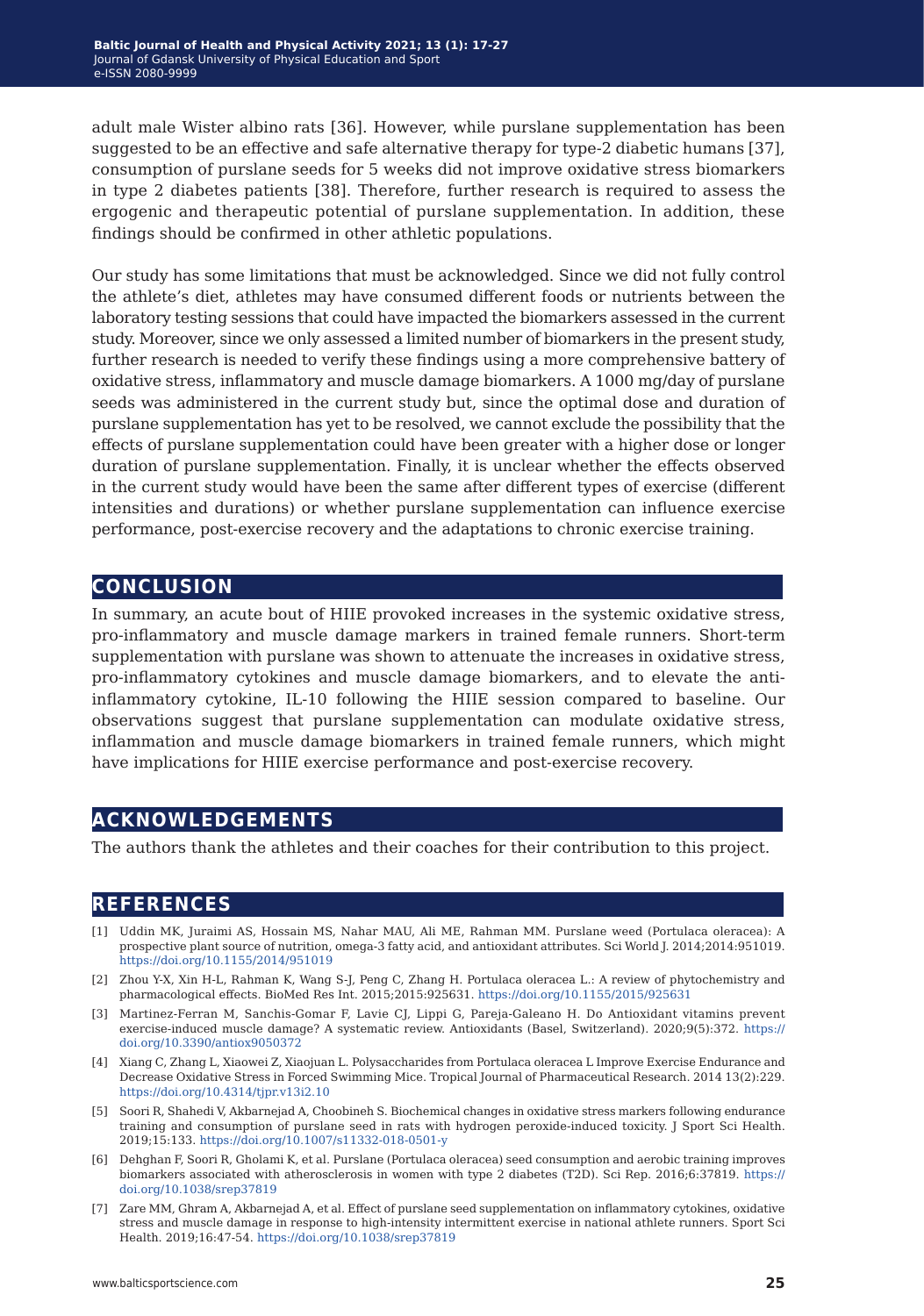- [8] Nieman DC, Shanely RA, Luo B, Meaney MP, Dew DA, Pappan KL. Metabolomics approach to assessing plasma 13 and 9-hydroxy-octadecadienoic acid and linoleic acid metabolite responses to 75-km cycling. Am J Physiol Regul Integr Compar Physiol. 2014;307(1):R68-74. <https://doi.org/10.1152/ajpregu.00092.2014>
- [9] Suzuki K. Cytokine response to exercise and its modulation. Antioxidants (Basel). 2018;7(1):17. [https://doi.org/10.3390/](https://doi.org/10.3390/antiox7010017 ) [antiox7010017](https://doi.org/10.3390/antiox7010017 )
- [10] Sugama K, Suzuki K, Yoshitani K, Shiraishi K, Kometani T. Urinary excretion of cytokines versus their plasma levels after endurance exercise. Exerc Immun Rev. 2013;19:29-48.
- [11] Sugama K, Suzuki K, Yoshitani K, Shiraishi K, Kometani T. IL-17, neutrophil activation and muscle damage following endurance exercise. Exerc Immun Rev. 2012;18:116-27.
- [12] Ghram A, Briki W, Mansoor H, Al-Mohannadi AS, Lavie CJ, Chamari K. Home-based exercise can be beneficial for counteracting sedentary behavior and physical inactivity during the COVID-19 pandemic in older adults. Postgrad Med. 30 Dec 2020. <https://doi.org/10.1080/00325481.2020.1860394>
- [13] Iaia FM, Bangsbo J. Speed endurance training is a powerful stimulus for physiological adaptations and performance improvements of athletes. Scand J Med Sci Sport. 2010;20 Suppl 2:11-23. [https://doi.org/10.1111/j.1600-](https://doi.org/10.1111/j.1600-0838.2010.01193.x ) [0838.2010.01193.x](https://doi.org/10.1111/j.1600-0838.2010.01193.x )
- [14] Wadley AJ, Chen YW, Lip GY, Fisher JP, Aldred S. Low volume-high intensity interval exercise elicits antioxidant and anti-inflammatory effects in humans. J Sports Sci. 2016;34(1):1-9. [https://doi.org/10.1080/02640414.2015.1035666](https://doi.org/10.1080/02640414.2015.1035666 )
- [15] Fisher G, Schwartz DD, Quindry J, et al. Lymphocyte enzymatic antioxidant responses to oxidative stress following high-intensity interval exercise. J Appl Physiol. (Bethesda, Md : 1985). 2011;110(3):730-7. [https://doi.org/10.1152/](https://doi.org/10.1152/japplphysiol.00575.2010) [japplphysiol.00575.2010](https://doi.org/10.1152/japplphysiol.00575.2010)
- [16] Zwetsloot KA, John CS, Lawrence MM, Battista RA, Shanely RA. High-intensity interval training induces a modest systemic inflammatory response in active, young men. J Inflamm Res. 2014;7:9-17. [https://doi.org/10.2147/JIR.S54721](https://doi.org/10.2147/JIR.S54721 )
- [17] Rodrigues BM, Dantas E, de Salles BF, et al. Creatine kinase and lactate dehydrogenase responses after upper-body resistance exercise with different rest intervals. J Strength Condi Res. 2010;24(6):1657-62. [https://doi.org/10.1519/](https://doi.org/10.1519/JSC.0b013e3181d8e6b1 ) [JSC.0b013e3181d8e6b1](https://doi.org/10.1519/JSC.0b013e3181d8e6b1 )
- [18] Kyparos A, Salonikidis K, Nikolaidis MG, Kouretas D. Short duration exhaustive aerobic exercise induces oxidative stress: a novel play-oriented volitional fatigue test. J Sport Med Phys Fitness. 2007;47(4):483-90.
- [19] Cabral-Santos C, Gerosa-Neto J, Inoue DS, et al. Similar anti-inflammatory acute responses from moderate-intensity continuous and high-intensity intermittent exercise. J Sport Sci Med. 2015;14(4):849-56.
- [20] Panissa VL, Azevedo NR, Julio UF, et al. Maximum number of repetitions, total weight lifted and neuromuscular fatigue in individuals with different training backgrounds. Biol Sport. 2013;30(2):131-6. [https://doi.](https://doi.org/10.5604/20831862.1044458 ) [org/10.5604/20831862.1044458](https://doi.org/10.5604/20831862.1044458 )
- [21] Cabral-Santos C, Castrillon CI, Miranda RA, et al. Inflammatory cytokines and bdnf response to high-intensity intermittent exercise: Effect the exercise volume. Front Physiol. 2016;7:509. [https://doi.org/10.3389/fphys.2016.00509](https://doi.org/10.3389/fphys.2016.00509 )
- [22] Cicchetti DV. Multiple comparison methods: Establishing guidelines for their valid application in neuropsychological research. J Clin Experiment Neuropsychol. 1994;16(1):155-61. [https://doi.org/10.1080/01688639408402625](https://doi.org/10.1080/01688639408402625 )
- [23] Ostrowski K, Rohde T, Asp S, Schjerling P, Pedersen BK. Pro- and anti-inflammatory cytokine balance in strenuous exercise in humans. J Physiol. 1999;515 ( Pt 1):287-91.<https://doi.org/10.1111/j.1469-7793.1999.287ad.x>
- [24] Pedersen BK, Febbraio MA. Muscle as an endocrine organ: focus on muscle-derived interleukin-6. Physiol Rev. 2008;88(4):1379-406. <https://doi.org/10.1152/physrev.90100.2007>
- [25] Windsor MT, Bailey TG, Perissiou M, et al. Cytokine responses to acute exercise in healthy older adults: The effect of cardiorespiratory fitness. Front Physiol. 2018;9:203.<https://doi.org/10.3389/fphys.2018.00203>
- [26] Lira FS, Panissa VL, Julio UF, Franchini E. Differences in metabolic and inflammatory responses in lower and upper body high-intensity intermittent exercise. Eur J Appl Physiol. 2015;115(7):1467-74. [https://doi.org/10.1007/s00421-](https://doi.org/10.1007/s00421-015-3127-7 ) [015-3127-7](https://doi.org/10.1007/s00421-015-3127-7 )
- [27] Bloomer RJ. Effect of exercise on oxidative stress biomarkers. Adv Clin Chem. 2008;46:1-50. [https://doi.org/10.1016/](https://doi.org/10.1016/S0065-2423(08)00401-0 ) [S0065-2423\(08\)00401-0](https://doi.org/10.1016/S0065-2423(08)00401-0 )
- [28] Collino S, Montoliu I, Martin FP, et al. Metabolic signatures of extreme longevity in northern Italian centenarians reveal a complex remodeling of lipids, amino acids, and gut microbiota metabolism. PloS One. 2013;8(3):e56564. <https://doi.org/10.1371/journal.pone.0056564>
- [29] Powers SK, Jackson MJ. Exercise-induced oxidative stress: cellular mechanisms and impact on muscle force production. Physiol Rev. 2008;88(4):1243-76. <https://doi.org/10.1152/physrev.00031.2007>
- [30] Meckel Y, Eliakim A, Seraev M, et al. The effect of a brief sprint interval exercise on growth factors and inflammatory mediators. J Strength Cond Res. 2009;23(1):225-30. <https://doi.org/10.1519/JSC.0b013e3181876a9a>
- [31] Meckel Y, Nemet D, Bar-Sela S, et al. Hormonal and Inflammatory responses to different types of sprint interval training. J Strength Cond Res. 2011;25(8):2161-9.<https://doi.org/10.1519/JSC.0b013e3181dc4571>
- [32] Chen TC, Nosaka K, Sacco P. Intensity of eccentric exercise, shift of optimum angle, and the magnitude of repeatedbout effect. J Appl Physiol. (Bethesda, Md : 1985). 2007;102(3):992-9. [https://doi.org/10.1152/japplphysiol.00425.2006](https://doi.org/10.1152/japplphysiol.00425.2006 )
- [33] Wiewelhove T, Fernandez-Fernandez J, Raeder C, et al. Acute responses and muscle damage in different high-intensity interval running protocols. J Sport Med Phys Fitness. 2016;56(5):606-15.
- [34] Tiidus PM. Estrogen and Menopause: muscle damage, repair and function in females. In: Hackney AC, editor. Sex hormones, exercise and women: scientific and clinical aspects. Cham: Springer International Publishing; 2017; 71- 85. [https://doi.org/10.1007/978-3-319-44558-8\\_5](https://doi.org/10.1007/978-3-319-44558-8_5)
- [35] Samarghandian S, Borji A, Farkhondeh T. Attenuation of Oxidative Stress and Inflammation by Portulaca oleracea in Streptozotocin-Induced Diabetic Rats. J Evidence-Based Complement Altern Med. 2017;22(4):562-6[. https://doi.]( https://doi.org/10.1177/2156587217692491) [org/10.1177/2156587217692491]( https://doi.org/10.1177/2156587217692491)
- [36] Dkhil MA, Moniem AEA, Al-Quraishy S, Saleh RA. Antioxidant effect of purslane (Portulaca oleracea) and its mechanism of action. J Medicin Plant Res. 2011;5(9):1589–93.